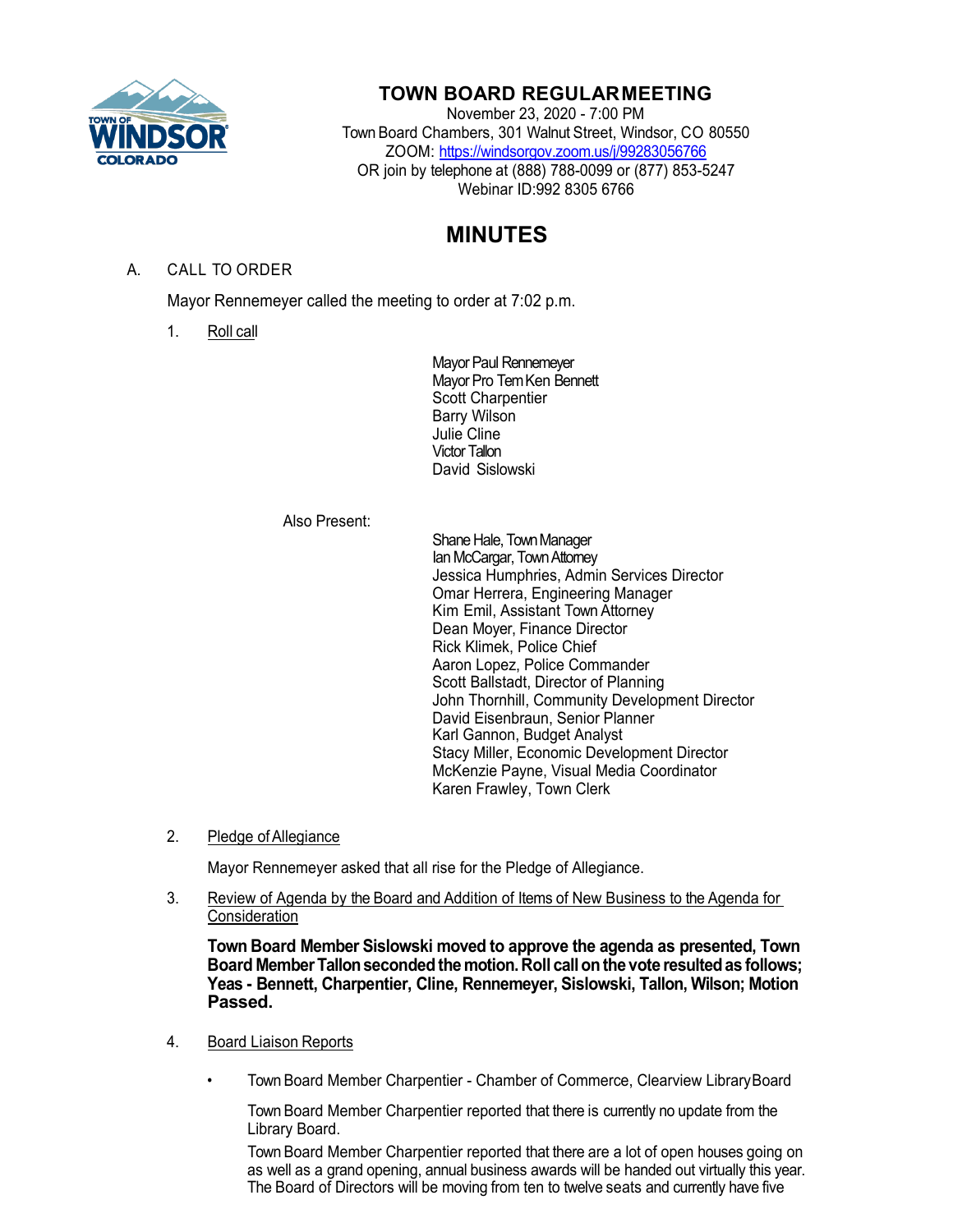vacancies.

• Town Board Member Wilson - Planning Commission, Larimer County Behavioral Health Policy Council

Town Board Member Wilson reported that the most recent meeting the Planning Commission had was dedicated to the land use code update.

Town Board Member Wilson reported that he will have an update on the Larimer County Behavioral Health Policy Council at the next meeting.

• Mayor Pro Tem Bennett – Water and Sewer Board, 34, and I-25 Coalition's

Mayor Pro Tem Bennett reported that the Water and Sewer Board met last Wednesday morning; they spent a couple of hours going through the sewer study and did recommend approval. Several members of the Water and Sewer Board brought up the need to have a really good explanation of the ratio of what portion of roads are being paid for by new residents and new businesses.

Mayor Pro Tem Bennett reported that the 34 Coalition will meet next Thursday evening before the MPO meeting. On the agenda is updated information from CDOT with accident statistics on the 34 Corridor which is used to prioritize the next improvements. Also, on the agenda, will be updates to the US 34 intersections at both 35th and 47th Avenues in Greeley.

• Town Board Member Cline – Tree Board, Poudre River Trail Corridor Authority, Historic Preservation Commission

Town Board Member Cline reported that the Historic Preservation Commission will not meet until January.

Town Board Member Cline reported that the Tree Board will meet tomorrow for the monthly meeting and will have an update at the next meeting.

Town Board Member Cline reported that the Poudre River Trail Corridor Authority met on November 12<sup>th</sup>. Some topics discussed were the creation of newly created subcommittees mission statements, the Windsor resident board position vacancy, review of the job description of the trail manager position and verifying if the position is actually a trail manager or a trail director position. The Poudre Partnership Experience subcommittee is the marketing arm of the Poudre River Trail Corridor and is working with the Trail Manager for the newsletter as well as enhancing the current quarterly newsletter. However, they may be looking at moving it to monthly publication.

• Town Board Member Tallon - Parks, Recreation and Culture Advisory Board, Great Western TrailAuthority

Town Board Member Tallon reported that the Park, Recreation and Culture Advisory Board will not meet until February.

Town Board Member Tallon reported that there is no update from the Great Western Trail Authority since the last meeting.

• Town Board Member Sislowski - Windsor Housing Authority, Windsor Severance Fire **District** 

Town Board Member Sislowski reported that the Fire District met on November 12th. The meeting began with a financial report; the main observation is that they are still a little bit lagging for the year on tax collection primarily due to the collection of property taxes from oil and gas operators. There was a presentation on options for funding the new fire station and are still in the early stages of considering various options for financing.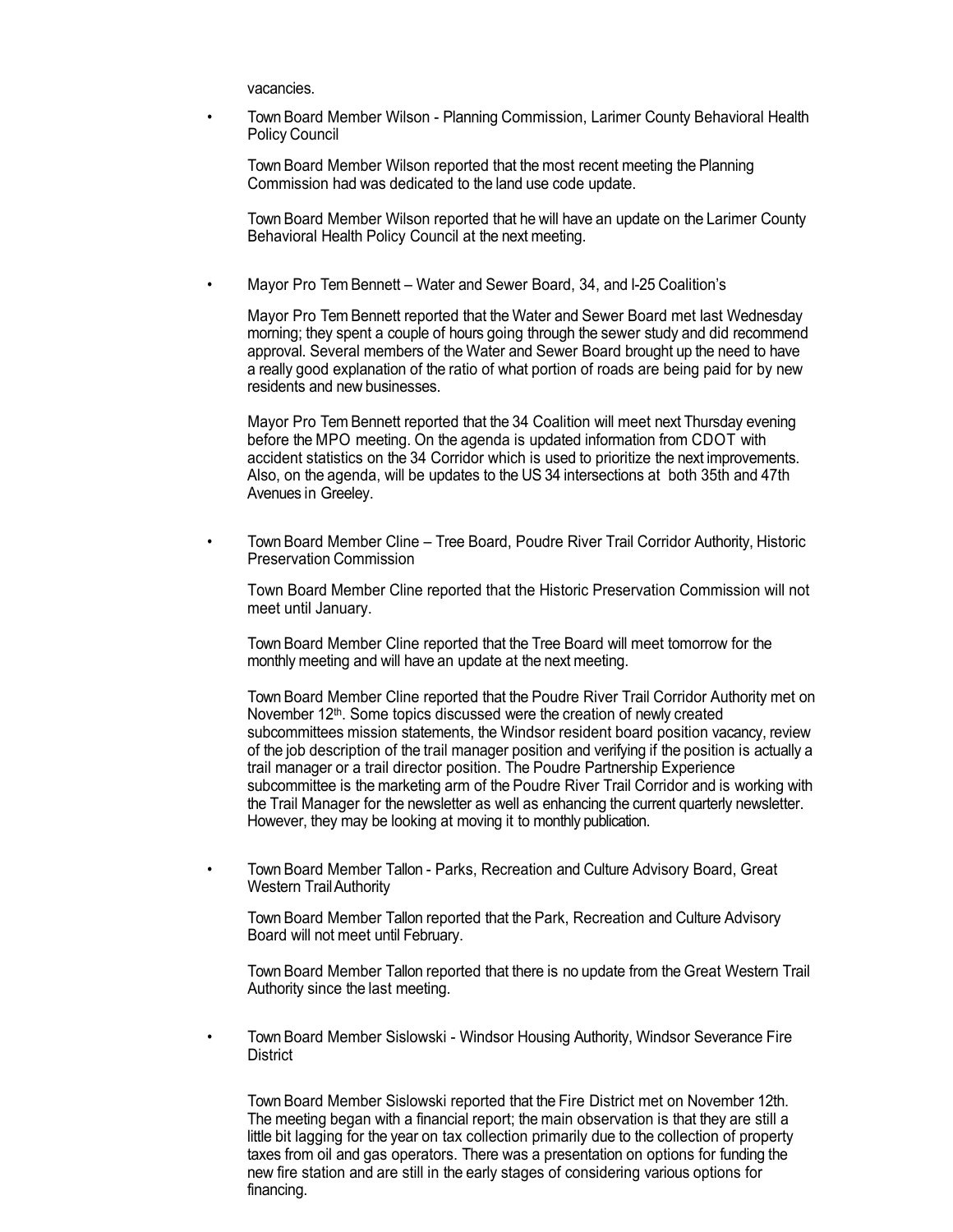Windsor Housing Authority meeting was held November 17th and discussed the waitlist for the various housing units. There was also a call regarding financing for the new Golden Meadows project. A large part of the financing is based on tax credits that are given through the federal government. Those tax credits are usually sold into the market which generate dollars to assist financing for the project construction. Tax credits pricing currently has gone down with not as many places needing the tax credits but there is a sense that with the election, tax credits will become suddenly in demand again going into next year. There is still a projected shortfall in funding for the entire project. The Housing Authority is drafting a RFP request for a new housing study to be conducted and is asking the Town to participate in the cost of the study. The Housing Authority currently has two open positions onthe board.

• Mayor Rennemeyer - Downtown Development Authority, North Front RangeMPO

Mayor Rennemeyer reported that there is no update from the Front Range MPO since the last meeting.

Mayor Rennemeyer reported that the Wine and Chocolate Walk being put on by the Chamber of Commerce is being postponed until later in the Spring or early Summer. The Downtown Development Authority had a presentation at the last meeting regarding the ideas for the Back Lots. In addition, the DDA's budget was approved with recommendation that it be approved by the Town Board. In regards to the Downtown holiday shopping challenge, Mayor Rennemeyer put out a social media video challenging everyone to spend at least \$50.00 downtown and it has generated several hits.

5. Public Invited to be Heard

Mayor Rennemeyer opened the meeting up for public comment, to which there was none.

#### B. CONSENT CALENDAR

- 1. Minutes of the October 5, 2020 Town Board Special Meeting K. Frawley, Town Clerk
- 2. Minutes of the October 26, 2020 Town Board Regular Meeting K. Frawley, Town Clerk
- 3. Resolution No. 2020-86 A Resolution Pursuant To Section 8.1 (A) Of The Windsor Home Rule Charter Reaffirming The Appointment Of Shane Hale As Windsor Town Manager and Amending The Terms and Conditions Of His Employment - I. McCargar, Town Attorney In accordance with the requirements of the Home Rule Charter, this Resolution presents the reappointment of Shane Hale to serve as Town Manager in 2021. This Resolution follows instructions given during the Town Manager's annual performance review conducted on November 23, 2020.

Mr. Hale's 2018 employment agreement is attached for reference. Amendments have been made and memorialized in official Town Board action.

4. Resolution No. 2020-87 - A Resolution Pursuant To Section 9.1 (A) Of The Windsor Home Rule Charter Reaffirming The Appointment Of Ian D. McCargar As Windsor Town Attorney, and Amending The Terms Of Representation - I. McCargar,Town Attorney

This Resolution places the re-appointment of Town Attorney Ian D. McCargar before the Town Board.

The Home Rule Charter requires the annual review of the Town Attorney's performance. The performance review took place on November 16, 2020. The attached Resolution follow instructions given during the annual performance review.

Mr. McCargar's terms of representation were approved in December, 2013, and have been amended from time to time since. The approved 2013 engagement letter is attached for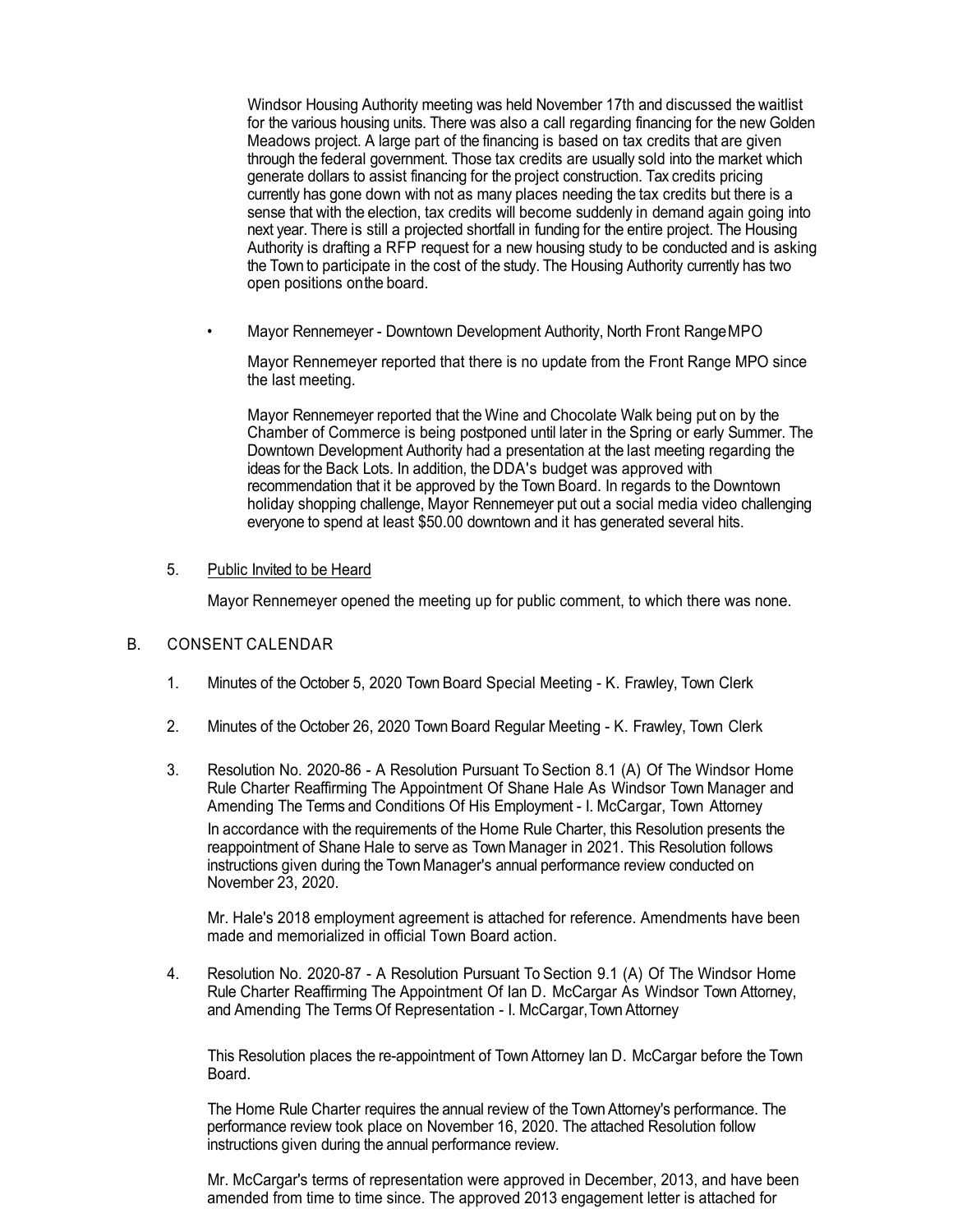reference.

5. Resolution No. 2020-88 - A Resolution Approving the Second Amendment to the Agreement with SAFEbuilt Colorado, LLC for Building Inspection Services Provided to the Town of Windsor - S. Ballstadt, PlanningDirector

The Town's agreement with SAFEbuilt provides for plan review and building inspection services and, in years when no changes are proposed, it is administratively renewed. The enclosed agreement is identical to that which was previously approved with the exception of updated language to formally document the additional Permit Technician services that SAFEbuilt recently began providing at no additional cost to the Town.

A Permit Technician from SAFEbuilt previously spent two days per week in Town Hall assisting with intake, processing and issuance of residential building permits. Given the volume of Windsor building activity, SAFE built is now providing a full-time Permit Technician that is a SAFEbuilt employee to assist the Town's in-house Technician five days per week.

Both Technicians are currently working remotely during COVID and the majority of building permits are now submitted online. Temporary Town Hall work stations for both Technicians have been established in the Community Development office of Town Hall, and permanent work stations are being planned in the remodel print

Key among the benefits of SAFEbuilt's service is the fact that, during times of high building activity such as the current level of activity, SAFEbuilt is able to utilize staff and other resources from their offices around the Front Range to ensure that building permit review and inspection timeframes do not suffer.

Staff is working with SAFEbuilt to schedule time with Town Board in early 2021 to present their annual report and results of the audits that they are currently conducting.

- 6. Resolution No. 2020-89 A Resolution of the Town Board of the Town of Windsor, Colorado, Approving the 2021 Windsor Downtown Development Authority Budget; Making Annual Appropriations for the Windsor Downtown Development Authority for the Fiscal Year Ending December 31, 2021; and Fixing the Mill Levy for the Windsor Downtown Development Authority District for the Fiscal Year Ending December 31, 2021 - D. Moyer, Finance Director
- 7. Resolution No. 2020-90 A Resolution Approving The 2021 Operating Plan and 2021 Budget For The Future Legends Sports Park Business Improvement District - I. McCargar, Town Attorney

Representatives of the Future Legends Business Improvement District have requested approval of its 2021 Budget and Operations Plan. The details have been presented at this evening's Work Session.

Colorado law provides that the Town Board shall review and approve business improvement district budgets and operations plans on an annual basis on or before December 5 of each year.

**TownBoardMemberTallonmovedtoapprovetheconsentcalendaraspresented, MayorPro TemBennett secondedthe motion.Roll callon the vote resultedas follows; Yeas-Bennett,Charpentier,Cline,Rennemeyer,Sislowski,Tallon,Wilson;Motion Passed.**

#### C. BOARD ACTION

1. Ordinance No. 2020-1617 - An Ordinance Approving the First Amendment to the Amended Service Plan for the Great Western Metropolitan District Nos. 1-7

The Great Western Metropolitan District No.'s 1-7 is requesting approval of a service plan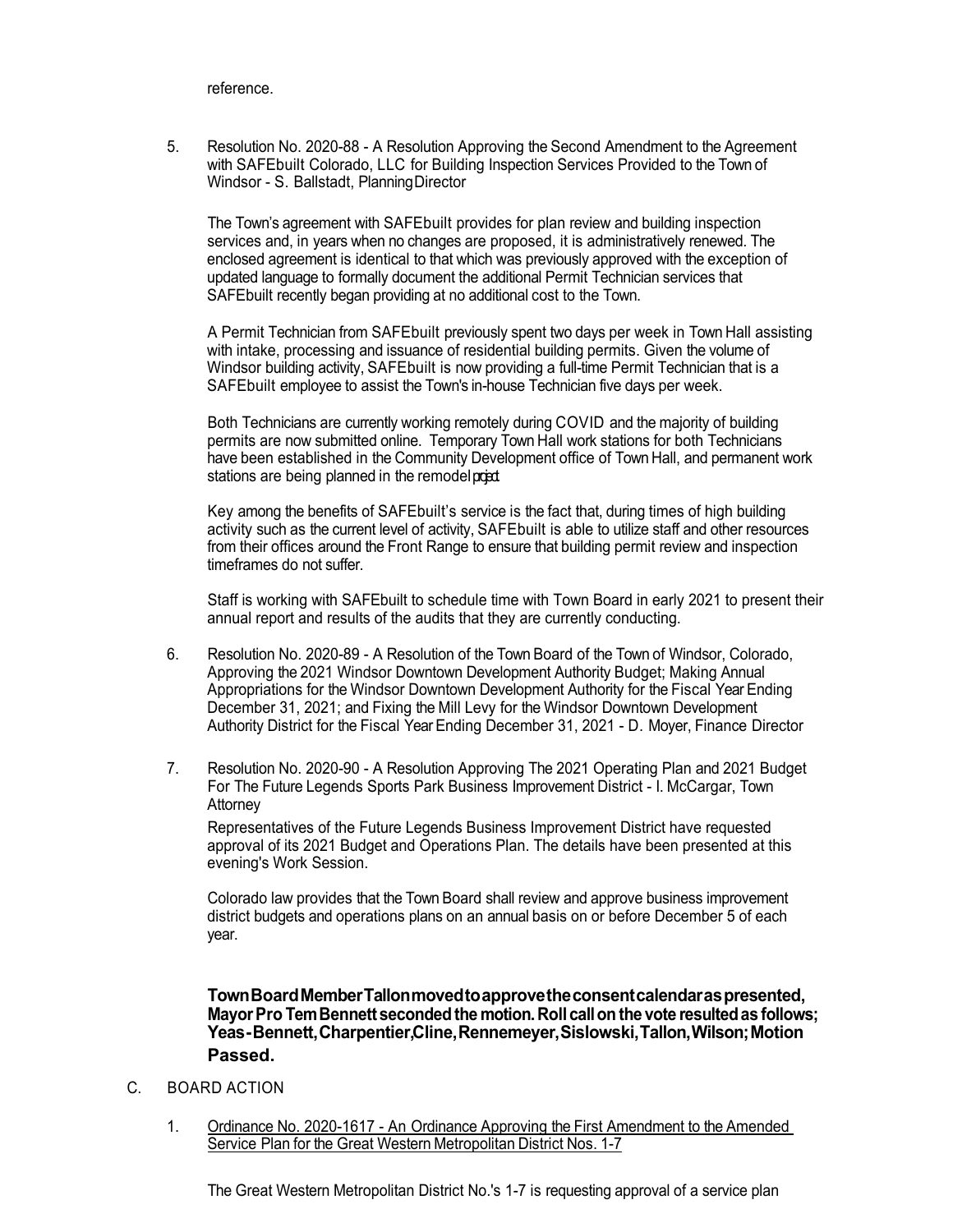amendment to allow refunding (refinance) of bonds issued in 2009 through 2012. The new bonds would have a maturity date that extends beyond the 30-year limitation set forth in the existing Service Plan. Although it could be argued that the existing Service Plan could be read to allow this refunding without a formal amendment, counsel have determined that this approach will satisfy the requirements ofbond counsel.

A legislative public hearing has been conducted as required by statute.

District General Counsel David O'Leary will be on-hand to walk Town Board through the proposed amendment, and Town Special Counsel. The materials previously submitted are attached.

Per Mr. McCargar, there have been no changes since the first reading of this ordinance.

Mayor Rennemeyer opened the meeting up for public comment, to which there was none.

**Town Board Member Sislowski moved to approve Ordinance No. 2020-1617, Town Board MemberTallonsecondedthe motion.Roll callonthe vote resultedas follows; Yeas - Bennett, Charpentier, Cline, Rennemeyer, Sislowski, Tallon, Wilson; Motion Passed.**

2. Ordinance No. 2020-2018 - An Ordinance Amending Section 8-2-10 of the Windsor Municipal Code Regarding Parking of Certain Vehicles in Specified Areas(second reading)

Opportunities for improvement to the Town of Windsor Municipal Code Section 8-2-10 have been identified by the Windsor Police Department and Town of Windsor Legal staff, concerning the parking of recreational vehicles and trailers. As currently written, this section of the ordinance is somewhat vague regarding the application of the timeframes. This ordinance expands the timeframes from 24 hours to 48 hours, specifying the period of time separating each 48-hour period.

By more clearly defining the permitted timeframes and including a specified break between the timeframes permitted, the ordinance will better meet its intended purpose and limit the opportunities for abuse.

Per Mr. Lopez, this is the ordinance modification to update the parking timeframe permitted from twenty-four to forty-eight hours and there have been no changes since the first reading of this ordinance

Mayor Rennemeyer opened the meeting up for public comment, to which there was none.

**TownBoardMemberWilsonmovedtoapproveOrdinanceNo.2020-2018as presented,Board MemberCline secondedthe motion.Roll callonthe vote resultedas follows;Yeas-Bennett,Charpentier,Cline,Rennemeyer,Sislowski,Tallon, Wilson; Motion Passed.**

3. Ordinance No. 2020-1619 - An Ordinance Authorizing The Renewal Of The Existing Cable Franchise Agreement Held By Comcast Cable Communications, LLC, Locally Known As Comcast; And Authorizing The Mayor And Town Clerk To Execute The Cable Franchise Agreement On Behalf Of TheTown

This Ordinance approves and adopts the 2020 renewal of the Town's Cable Television Franchise Agreement with Comcast Cable Communications, LLC ("Comcast"). The renewal captures a number of Town priorities, including high-definition governmental broadcast channel capability, improved service commitments for new development and compliance with federal regulatory changes that occurred in 2020.

Town Board appointed Kissinger & Fellman, the leading utilities law firm in Colorado, to represent the Town in these negotiations. Brandon Dittman has been the primary negotiator for the Town, and will be present to review the agreement with you, and to answer any questions you mayhave.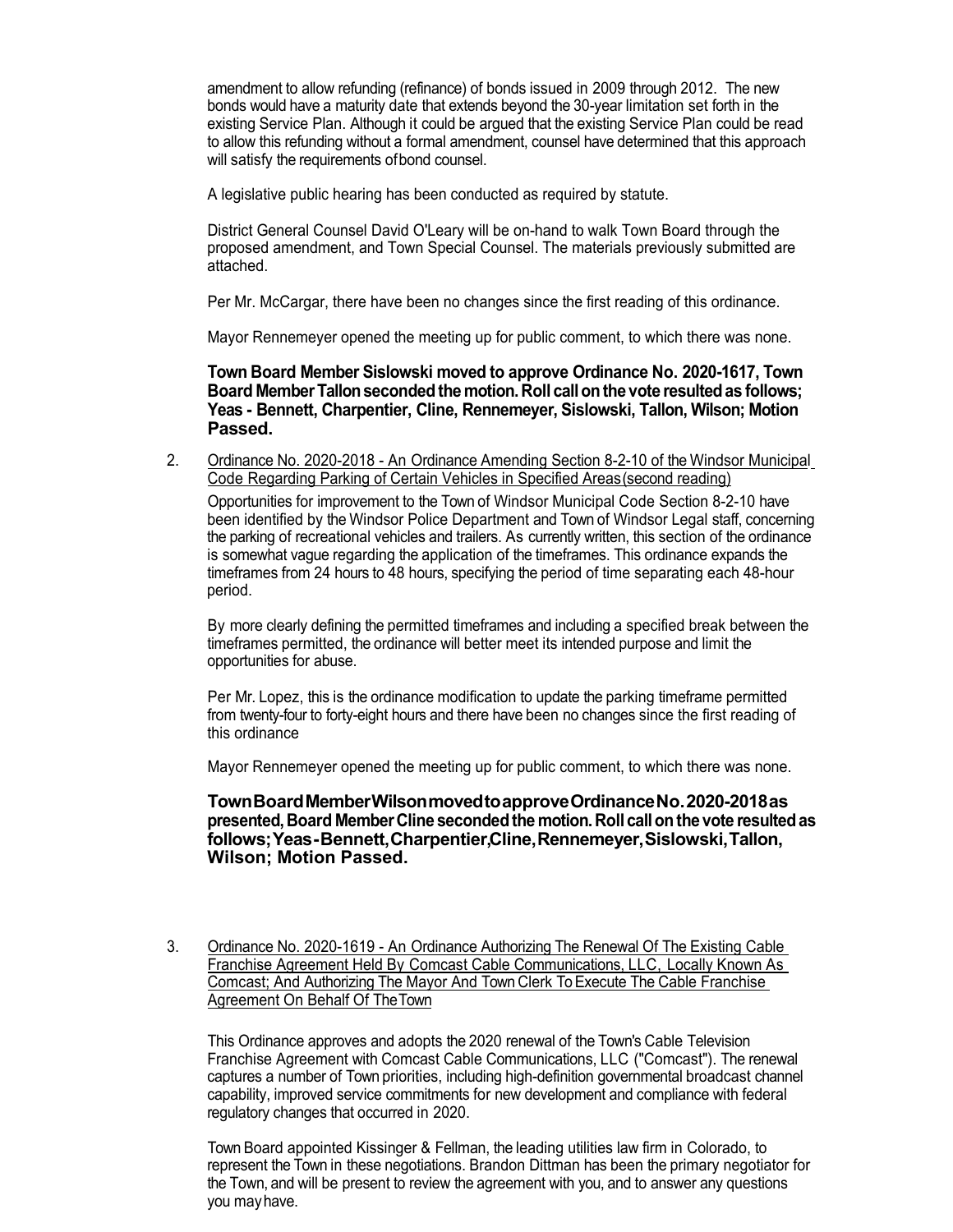Per Mr. Dittman, cable franchise renewals are governed by federal law. Under federal law, the cable franchise provider is presumed to have a renewal. There is a period of formal negotiations where there is negotiation for the cable needs of the community. The cable franchise cannot directly deal with internet service and is only for cable television service. The negotiations began almost two years ago, however there was numerous changes in federal law recently that delayed the process. Some of the major changes to the agreement include that this is a ten-year renewal, that it will preserve the maximum permitted revenue to the Town which is five percent of Comcast's gross revenue off cable services, the ability to obtain an HD cable channel for the Town's use, and lowered the density required to connect to Comcast service without charge.

Mayor Rennemeyer asked when the franchise agreement go into effect if approved. Mr. Dittman responded that since it is an ordinance, it would go into effect thirty days after approval and publication of the secondreading.

Mayor Pro Tem Bennett asked for more clarification on the lowing of the number of customers required for service from forty to thirty-five. Mr. Dittman responded that it sets a standard by which Comcast will connect to residences when there is a certain density per mile of cable plant. In the Town's original franchise agreement, that number was forty residences per mile of cable plant and through negotiations, it was lowered down to thirty-five, making it to where lower density areas can be connected to the Comcast system without paying any sort of capital costs.

**MayorProTemBennettmovedtoapproveOrdinanceNo.2020-1619,TownBoard MemberSislowskisecondedthemotion.Roll callonthe vote resultedas follows; Yeas - Bennett, Charpentier, Cline, Rennemeyer, Sislowski, Tallon, Wilson; Motion Passed.**

4. Public Hearing: 2021 Budget

**Town Board Member Sislowski moved to open the public hearing, Board Member Cline secondedthemotion.Roll callon the vote resultedas follows; Yeas- Bennett, Charpentier,Cline,Rennemeyer,Sislowski,Tallon,Wilson;MotionPassed.**

Per Mr. Moyer, tonight is the public hearing on the 2021 budget adoption. Staff planned on starting this year with roughly \$107 million in fund balance, planned to collect \$73 million in revenue, expend roughly \$86 million, leaving us with roughly \$93.7 million as it stands now. Forty-three percent of the 2021 budget is scheduled for capital projects in 2021; there are still quite a few capital projects where the funding is still being worked out.

Town Board Member Cline commented that she wanted to make sure that it was understood that due to no column headers on that page, it looks like the Town is hiring seventeen custodial positions and if someone looked at it, they would think that it was not the classification but that the Town is hiring to fill those positions. Mr. Moyer stated that number is actually the number to the fund that would pay these positions.

Mayor Rennemeyer thanked all staff involved for their work on the budget process.

#### **TownBoardMemberSislowskimovedtoclosethepublichearing,TownBoard MemberWilsonseconded themotion. Roll callonthe vote resultedas follows; Yeas-Bennett,Charpentier,Cline,Rennemeyer,Sislowski,Tallon,Wilson; MotionPassed.**

5. Resolution No. 2020-91 - A Resolution Summarizing Expenditures and Revenues for Each Fund, and Adopting a Budget for the Town of Windsor, Colorado, for the Calendar Year Beginning on the First Day of January, 2021 and ending on the last day of December 2021, and Appropriating Sums of Money to the various Funds and Spending Agencies, in the amount and for the purpose as set forth below, for the Town of Windsor, Colorado, for the 2021 Budget Year

**MayorProTemBennettmovedtoapproveResolutionNo.2020-91,TownBoard MemberWilsonseconded themotion. Roll callonthe vote resultedas follows; Yeas-Bennett,Charpentier,Cline,Rennemeyer,Sislowski,Tallon,Wilson; MotionPassed.**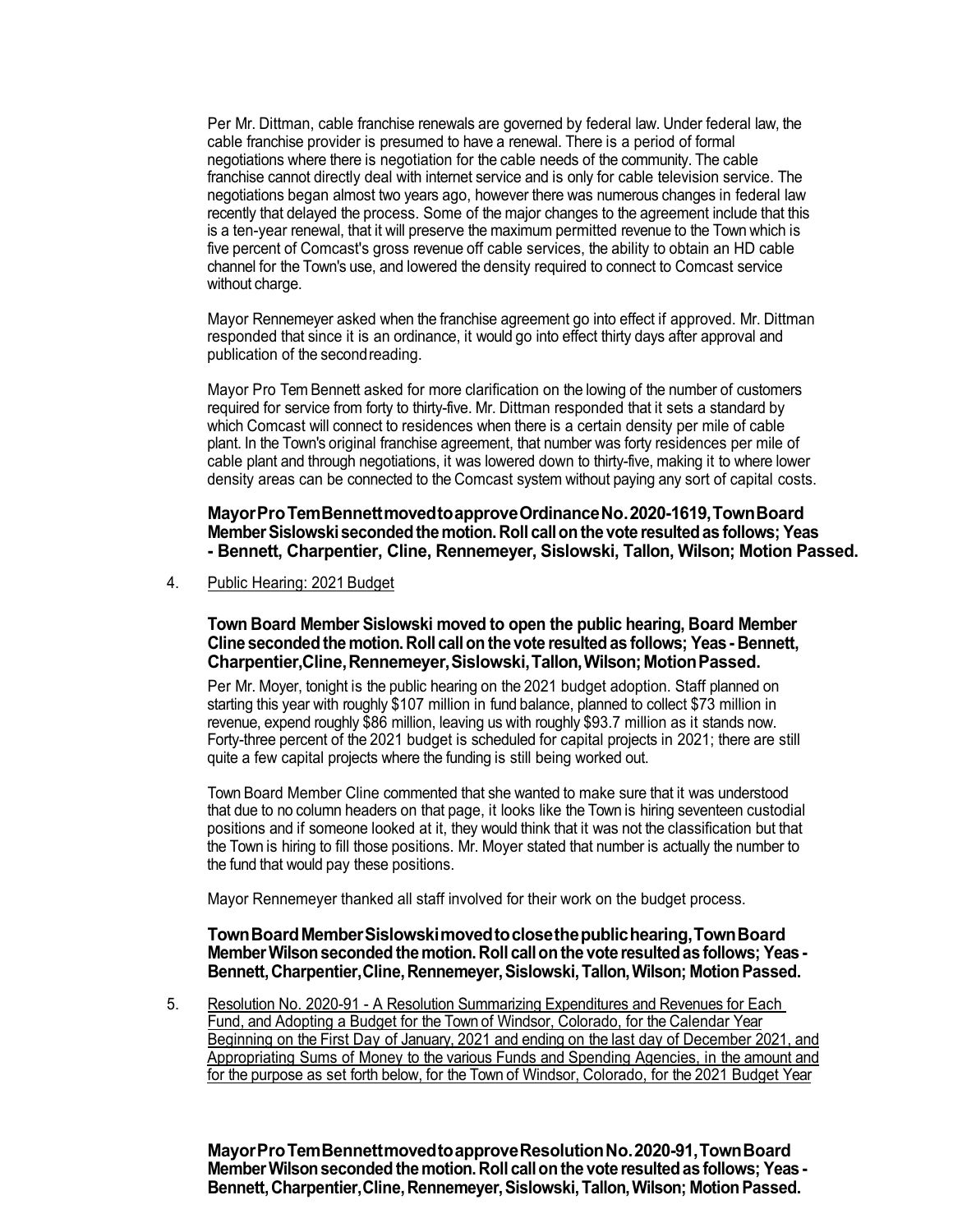6. Resolution No. 2020-92 - A Resolution Levying General Property Taxes for the Taxable Year 2020 to help defray the Costs of Government for the Town of Windsor, Colorado, for the 2021 Budget Year, Weld County

**TownBoard MemberWilsonmovedtoapprove Resolution No. 2020-92as presented, TownBoardMemberTallonsecondedthemotion.Rollcallonthevoteresultedas follows;Yeas-Bennett,Charpentier,Cline,Rennemeyer,Sislowski,Tallon, Wilson; Motion Passed.**

7. Resolution No. 2020-93 - A Resolution Levying General Property Taxes for the Taxable Year 2020 to help defray the Costs of Government for the Town of Windsor, Colorado, for the 2021 Budget Year, Larimer County

**Town Board MemberWilson movedto approve Resolution No. 2020-93,Town Board Member Tallonseconded the motion. Roll call on the vote resulted as follows; Yeas - Bennett,Charpentier,Cline,Rennemeyer,Sislowski,Tallon,Wilson; MotionPassed.**

8. Resolution No. 2020-85 - A Resolution Ratifying A Purchase Agreement By, Between and Among The Town Of Windsor, Town Of Severance, Town Of Eaton, Fort Collins-Loveland Water District And SPABS, LLC, For The Sale And Acquisition Of Real Property, and Authorizing Town Manager Shane Hale To Take All Steps Necessary For Closing

This Resolution ratifies the Purchase Agreement for the Regional Water Treatment Plant property which was reviewed and approved on January 13, 2020. Due to a disconnection between this office and the Town Clerk's Office, the Resolution was not executed by the Mayor at that time. To satisfy the Title Company's requirements, we need to retroactively formalize approval.

The Purchase Agreement was executed in January, and has been carried through due diligence to the point where closing is scheduled for December 3. The key purpose behind ratification is to give the Title Company assurance that Shane Hale has full authority to sign, deliver and receive everything at closing.

Per Mr. McCargar, this item was before the board a little less than a year ago in January. After extensive discussion, it was approved. The only problem was the resolution in the current packet somehow didn't make it into the packet back in January so it was never executed by the Mayor. The contract however, was executed based on the approvals that took place on the record and have moved forward with due diligence. The Town Manager has kept the Board upto-date as the contract due diligence has proceeded. December third is the scheduled closing date and staff has completed the survey, completed extensive geo technological inspection of the property, have worked out other terms related to pipelines and other improvements on the property, and are ready to go. This comes before the Board because the title company has asked to make sure that Mr. Hale has the authority from the Board to finalize the contract and close the transaction. This is for the acquisition of about one hundred forty acres North of town at the Northeast corner of Weld County Road 13 and Weld County Road 88 on a piece of property that was identified by an engineering firm to identify suitable sites for a water treatment plant.

**TownBoardMemberSislowskimovedtoapprovedResolutionNo.2020-85,Mayor Pro TemBennett secondedthe motion.Roll callonthe vote resultedas follows; Yeas-Bennett, Charpentier,Cline, Rennemeyer,Sislowski,Tallon,Wilson; MotionPassed.**

- D. COMMUNICATIONS
	- 1. Communications from TownAttorney

Mr. McCargar expressed his thanks to the Town Board for reappointing him as the Town Attorney. There are two executive sessions on the agenda and reminded the Board to recite the full text from both items in the motion and stated that the order will be reversed from what is listed on the agenda but the order set forth on the agenda is fine for the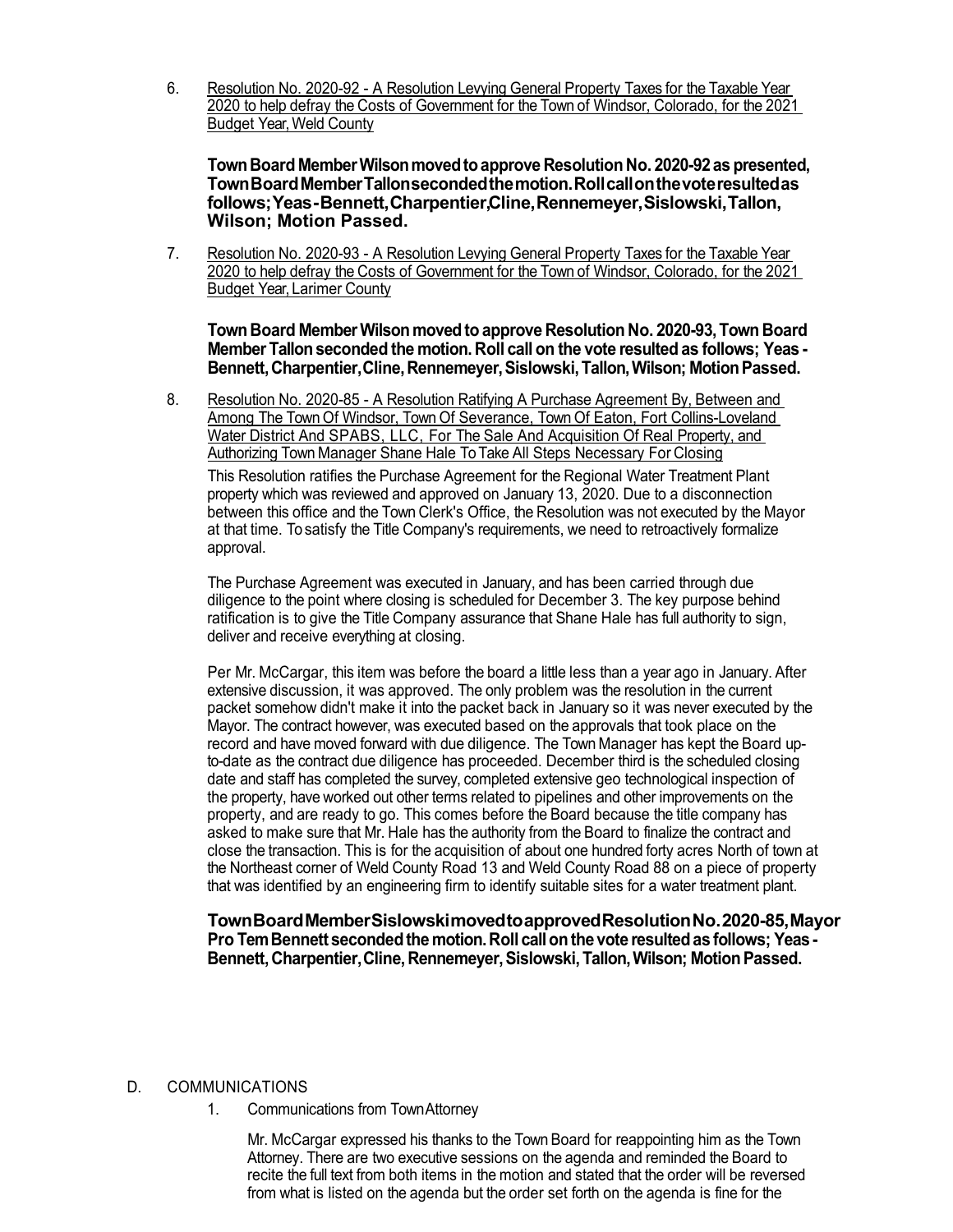motion.

- 2. Communications from TownStaff
	- a. Windsor Police Department October 2020 Statistical Report
- 3. Communications from TownManager

Mr. Hale expressed his gratitude for the Board reappointing him as Town Manager. Mr. Hale and Ms. Miller provided an update on the CARES Act funds.

- a. CARES ACTUpdate
- 4. Communications from TownBoard

### E. EXECUTIVE SESSION

- 1. An Executive Session Pursuant to C.R.S. §24-6-402 (4)(e)(I) for the Purpose of Determining Positions Relative to Matters that may be Subject to Negotiations; Developing Strategy for Negotiations; and Instructing Negotiators with Respect for Certain Economic Development Incentives (StacyMiller)
- 2. An Executive Session Pursuant to C.R.S. §24-6-402 (4)(b) to Confer with Special Council Brandon Dittman for the Purposes of Receiving Legal Advice on Specific Legal Questions Concerning Intervention in PUC Tariff Proceedings (Shane Hale, Brandon Dittman)

**Town Board Member Sislowski moved to enter into an executive session pursuant to C.R.S. §24-6-402 (4)(e)(I) for the purpose of determining positions relative to matters that may be subject to negotiations; developing strategy for negotiations; and instructing negotiators with respect for certain economic development incentives, as wellas toenterintoanexecutive sessionpursuantto C.R.S. §24-6-402(4)(b)toconfer withspecialcouncilBrandonDittmanforthepurposesofreceivinglegaladviceon specificlegalquestionsconcerninginterventioninPUCtariffproceedings,Town Board Member Tallonsecondedthe motion. Roll callon the vote resultedas follows; Yeas - Bennett, Charpentier, Cline, Rennemeyer, Sislowski, Tallon, Wilson; Motion Passed.**

Upon a motion duly made, the Town Board entered into an Executive Session at 8:30 p.m.

Upon a motion duly made, the Town Board returned to the Regular Meeting at 9:23 p.m.

The Executive Session was closed and the Town Board returned to the Regular Meeting.

Upon returning to the Regular Meeting, Mayor Rennemeyer advised that if any participants in the Executive Session believed the session contained any substantial discussion of any matters not included in the motion to convene the Executive Session, or believed any improper action occurred during the Session in violation of the Open Meetings Law; such concerns should now be stated. Hearing none, the Regular Meeting resumed at 9:23p.m.

F. ADJOURN

**TownBoard MemberTallonmovedtoadjourn,Town Board MemberWilsonsecondedthe motion.Rollcallonthevoteresultedasfollows;Yeas-Bennett,Charpentier,Cline, Rennemeyer,Sislowski,Tallon,Wilson; MotionPassed.**

Upon a motion duly made, the meeting was adjourned at 9:23 p.m.

Kan Ff